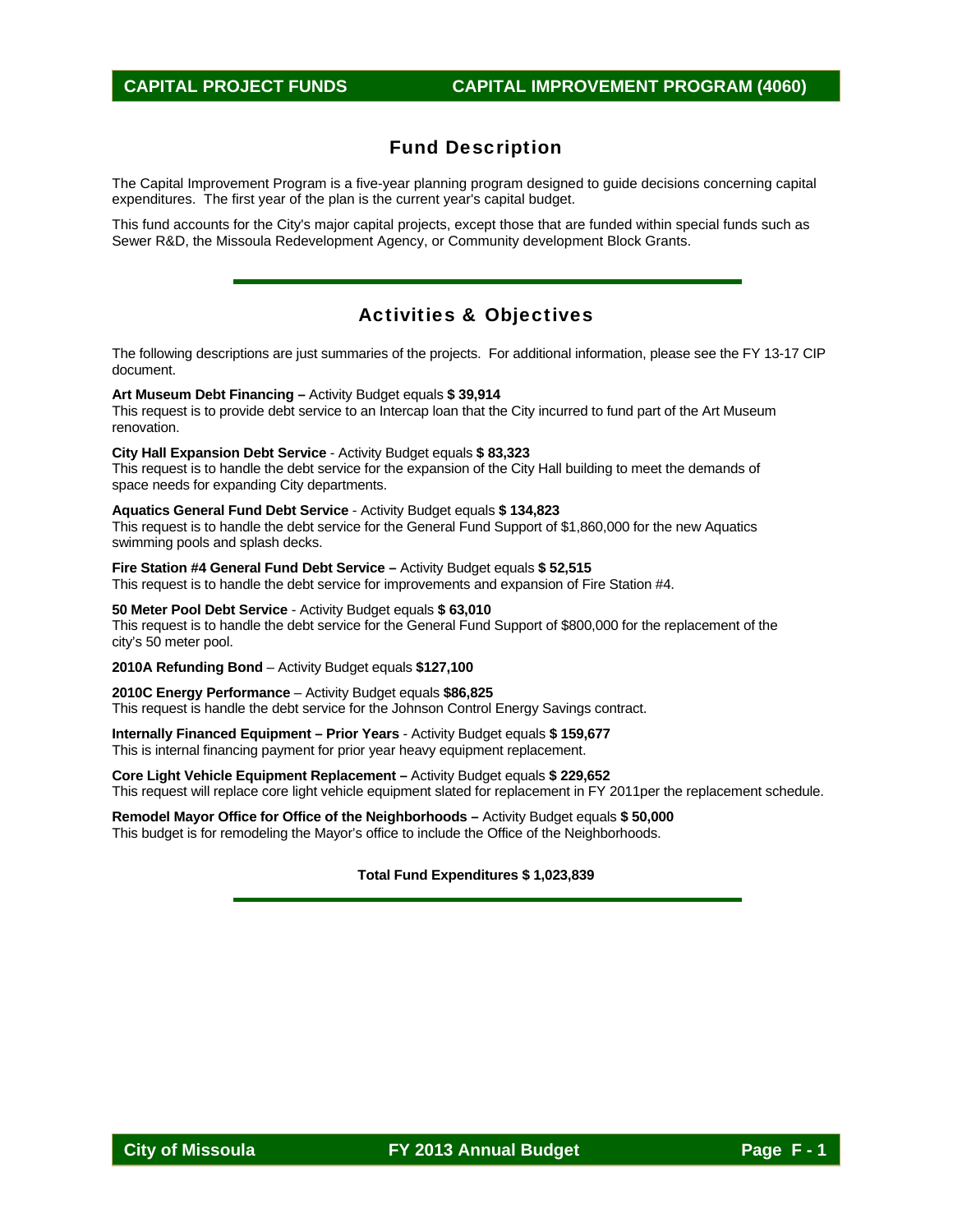# **Capital Improvement Program – CIP – Fund 4060**

#### FINANCIAL SUMMARY

| <b>Budget by Object of</b><br><b>Expenditure Category</b> |       |    | Actual<br><b>FY 2011</b> |    | <b>Amended</b><br>FY 2012 | Actual <sup>*</sup><br>FY 2012 | <b>Adopted</b><br>FY 2013 | <b>Increase</b><br>(Decrease) | <b>Percent</b><br><b>Change</b> |
|-----------------------------------------------------------|-------|----|--------------------------|----|---------------------------|--------------------------------|---------------------------|-------------------------------|---------------------------------|
| <b>Personal Services</b>                                  |       | \$ | 2,805                    | \$ |                           | \$<br>2,157                    |                           | \$                            |                                 |
| <b>Supplies</b>                                           |       |    |                          |    |                           |                                |                           |                               |                                 |
| <b>Purchased Services</b>                                 |       |    | 86.667                   |    |                           | 14.290                         |                           |                               |                                 |
| Miscellaneous                                             |       |    | 5.989                    |    | 159.677                   | 7.019                          |                           | (159, 677)                    | $-100%$                         |
| Debt Service                                              |       |    | 755.063                  |    | 815.492                   | 828.204                        | 973,839                   | 158.347                       | 19%                             |
| Capital Outlay                                            |       |    | 1,148,382                |    | 2,615,717                 | 2,174,855                      | 50,000                    | (2,565,717)                   | $-98%$                          |
|                                                           | Total | S  | 1,998,906                | S. | 3,590,886                 | \$<br>$3.026.525$ \$           | 1,023,839                 | \$(2, 567, 047)               | $-71%$                          |

\* Un-audited numbers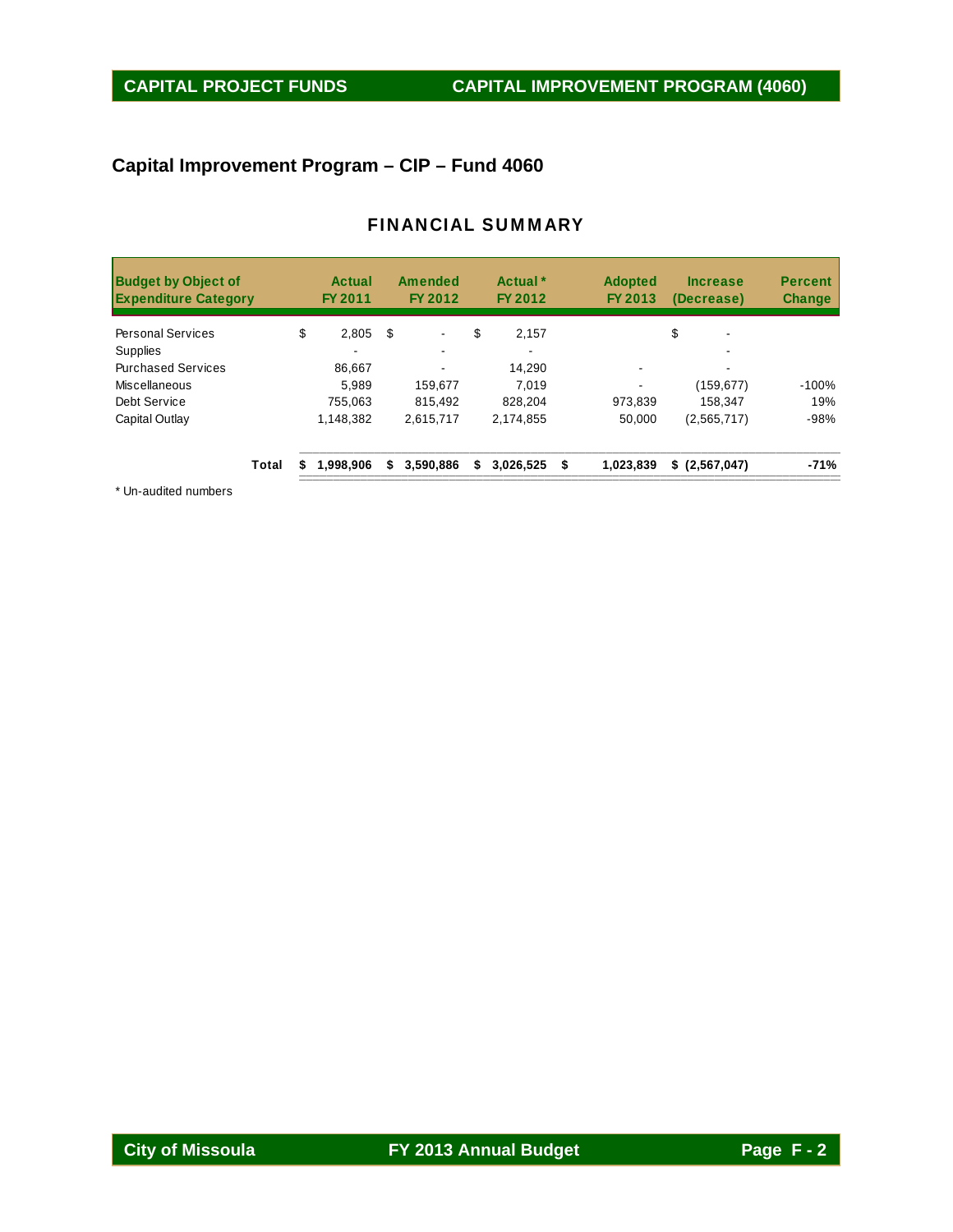### Fund Description

Missoula voters approved a \$5,000,000 general obligation bond referendum in November 1996 allowing the City to purchase open space land and conservation easements.

#### Activities & Objectives

The debt was issued in two series, one for \$3.5 million and one for \$1.5 million. The remaining bond sale of \$1,500,000 has been used to acquire open space parcels such as the front and back side of Mt. Sentinel, riparian corridors along the Clark Fork River, and a small pocket park in the River Road area and pay associated costs as determined by the Open Space Advisory Committee and the City Council. In FY 2009, \$200,000 was transferred as City match for the Bicycle Commuter Network projects. The remaining balance is targeted for purchasing parkland in neighborhoods with a low Level of Service in regards to parkland, such as the Franklin to the Fort neighborhood.

| <b>Budget by Object of</b><br><b>Expenditure Category</b> |       | Actual<br><b>FY 2011</b> | <b>Amended</b><br>FY 2012 | Actual <sup>*</sup><br>FY 2012 | <b>Adopted</b><br>FY 2013 |      | <b>Increase</b><br>(Decrease) | <b>Percent</b><br><b>Change</b> |
|-----------------------------------------------------------|-------|--------------------------|---------------------------|--------------------------------|---------------------------|------|-------------------------------|---------------------------------|
| <b>Personal Services</b>                                  |       | \$<br>٠                  | \$<br>$\blacksquare$      | \$<br>$\blacksquare$           | \$                        | \$   | $\overline{\phantom{a}}$      |                                 |
| <b>Supplies</b>                                           |       |                          |                           |                                |                           |      |                               |                                 |
| <b>Purchased Services</b>                                 |       | ۰.                       |                           | ۰                              |                           |      | $\overline{\phantom{a}}$      |                                 |
| Miscellaneous                                             |       |                          | -                         |                                |                           |      | -                             |                                 |
| Debt Service                                              |       |                          |                           | -                              |                           |      |                               |                                 |
| Capital Outlay                                            |       |                          | 382,102                   | 6,500                          | 382,102                   |      |                               | $0\%$                           |
|                                                           | Total | \$<br>$\blacksquare$     | \$<br>382.102             | \$<br>6,500                    | \$<br>382.102             | - \$ | $\blacksquare$                | 0%                              |

#### FINANCIAL SUMMARY

\* Un-audited numbers